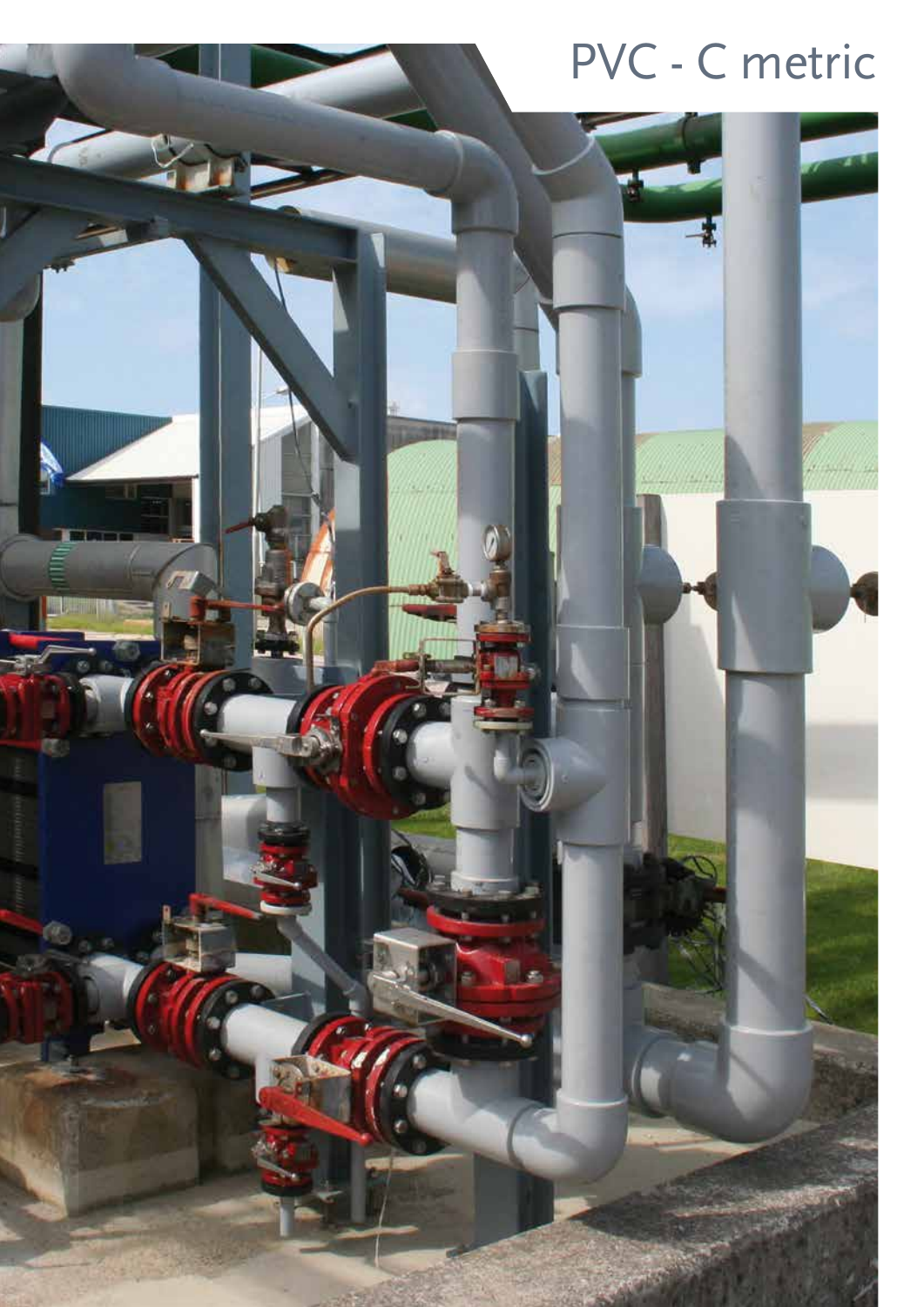#### **Elbow 90 ° PVC - C** Knie 90° Winkel 90 °  $\begin{array}{c} \mathbb{R}^{\mathbb{Z}} \ \mathbb{R}^{\mathbb{Z}} \ \mathbb{R}^{\mathbb{Z}} \end{array}$  $\circ$  $\sim$ Coude 90 ° Gomito 90 °  $\infty$ Codo 90 °

| Art.code   |      |      | lD) | PN |    |
|------------|------|------|-----|----|----|
| 7005102001 | 20   | 12   | 16  | 16 | 10 |
| 7005102501 | 25   | 14.5 | 19  | 16 | 10 |
| 7005103201 | 32   | 17   | 22  | 16 | 10 |
| 7005104001 | 40   | 22   | 26  | 16 | 10 |
| 7005105001 | 50   | 28   | 31  | 16 | 10 |
| 7005106301 | 63   | 34   | 38  | 16 |    |
| 7005107501 | 75   | 40   | 44  | 16 |    |
| 7005109001 | 90   | 45   | 51  | 16 |    |
| 7005111001 | ' 10 | 59   | 61  | 16 |    |

#### **Elbow 45 °**

Knie 45° Winkel 45 ° Coude 45 °

Gomito 45 °

Codo 45 °





**PVC - C**

| Art.code   |     |      | B  | PN | Quantity |
|------------|-----|------|----|----|----------|
| 7006702001 | 20  |      | 16 | 16 | 10       |
| 7006702501 | 25  | 6    | 19 | 16 | 10       |
| 7006703201 | 32  | 8    | 22 | 16 | 10       |
| 7006704001 | 40  | 10   | 26 | 16 | 10       |
| 7006705001 | 50  | 12   | 31 | 16 | 10       |
| 7006706301 | 63  | 14.5 | 38 | 16 |          |
| 7006707501 | 75  | 18   | 44 | 16 |          |
| 7006709001 | 90  | 19   | 51 | 16 |          |
| 7006711001 | 110 | 26   | 61 | 16 |          |

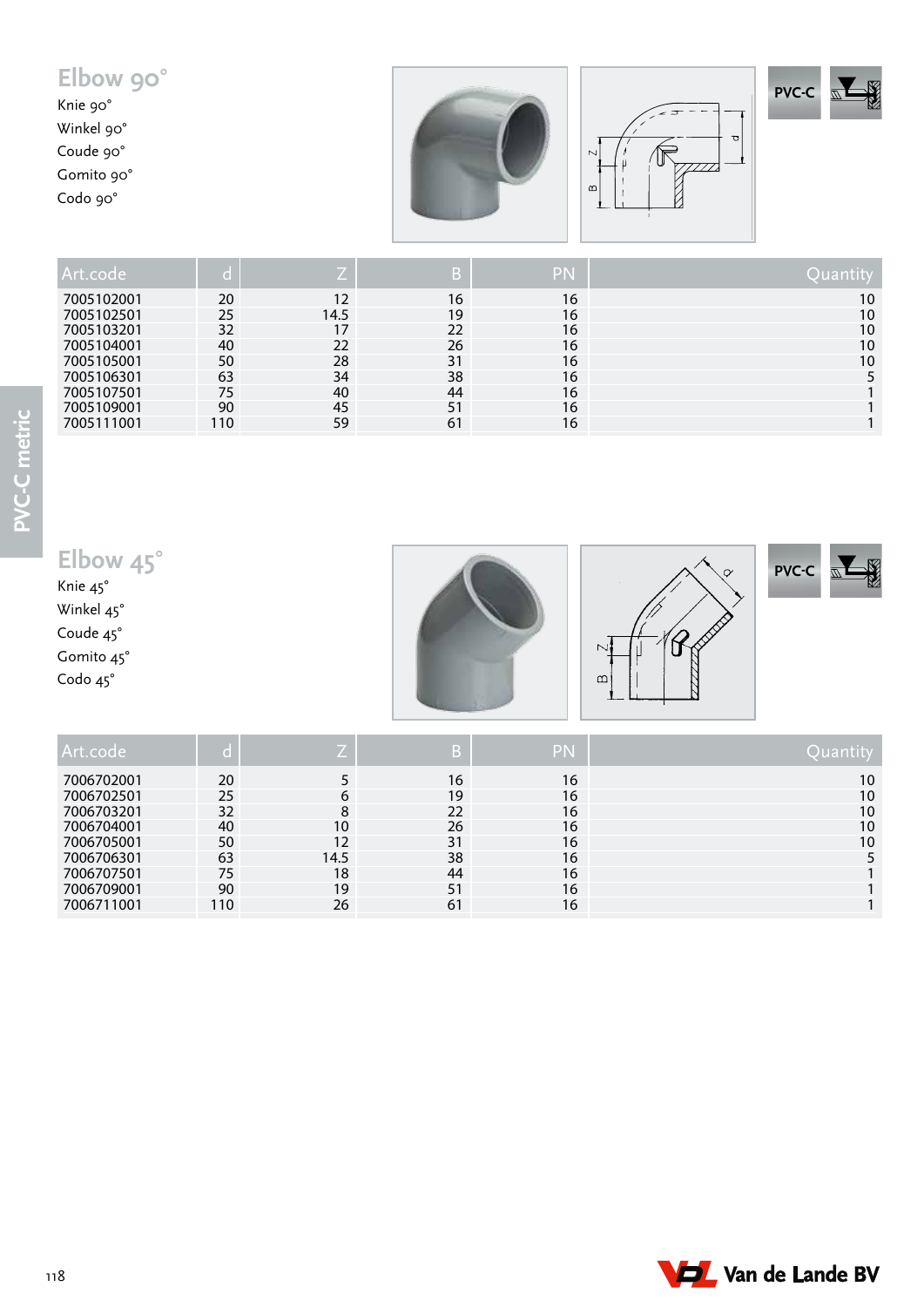| Tee 90°<br>T-stuk 90°<br>T-Stück 90°<br>Te 90°<br>Te 90° |  | <b>Lating Comment</b><br>ь<br>⊽.<br>R<br>$\sim$<br>W<br>77777<br>$\infty$<br>$\overline{ }$<br>$\overline{B}$ | $\mathbb{R}^n$<br><b>PVC-C</b><br>$\varpi$ , |
|----------------------------------------------------------|--|---------------------------------------------------------------------------------------------------------------|----------------------------------------------|
|----------------------------------------------------------|--|---------------------------------------------------------------------------------------------------------------|----------------------------------------------|

| Art.code   |     |      | B  | PN | Quanti |
|------------|-----|------|----|----|--------|
| 7008202001 | 20  |      | 16 | 16 | 10     |
| 7008202501 | 25  | 14   | 19 | 16 | 10     |
| 7008203201 | 32  | 17.5 | 22 | 16 | 10     |
| 7008204001 | 40  | 23   | 26 | 16 | 10     |
| 7008205001 | 50  | 28   | 31 | 16 | 10     |
| 7008206301 | 63  | 33.5 | 38 | 16 |        |
| 7008207501 | 75  | 39.5 | 44 | 16 |        |
| 7008209001 | 90  | 48   | 51 | 16 |        |
| 7008211001 | 110 | 59   | 61 | 16 |        |

| Tee 90° Reducing<br>T-stuk 90° Verlopend<br>T-Stück 90° reduzierent<br>Te reduit 90°<br>Ti ridotto 90°<br>Te reducida 90° |                |                |                |                |    | d <sub>1</sub><br>222<br>$\overline{z}$<br>$\infty$<br>Z2 | $\sim$<br>ರ<br>$\varpi$ | <b>PVC-C</b> |
|---------------------------------------------------------------------------------------------------------------------------|----------------|----------------|----------------|----------------|----|-----------------------------------------------------------|-------------------------|--------------|
| Art.code                                                                                                                  | d <sub>1</sub> | d <sub>2</sub> | Z <sub>1</sub> | Z <sub>2</sub> | B  |                                                           | <b>PN</b>               | Quantity     |
| 7008702511                                                                                                                | 25             | 20             | 14             | 14             | 19 | 16                                                        | 16                      | 10           |
| 7008703221                                                                                                                | 32             | 20             | 17.5           | 17             | 22 | 16                                                        | 16                      | 10           |
| 7008703211                                                                                                                | 32             | 25             | 17.5           | 17             | 22 | 19                                                        | 16                      | 10           |
| 7008704021                                                                                                                | 40             | 25             | 23             | 23             | 26 | 19                                                        | 16                      | 10           |
| 7008704011                                                                                                                | 40             | 32             | 23             | 24             | 26 | 22                                                        | 16                      | 10           |
| 7008705031                                                                                                                | 50             | 25             | 28             | 28             | 31 | 19                                                        | 16                      | 10           |
| 7008705021                                                                                                                | 50             | 32             | 28             | 28             | 31 | 22                                                        | 16                      | 10           |

7008706331 63 32 33.5 34 38 22 16 5 7008706311 63 50 33.5 33.5 38 31 16 5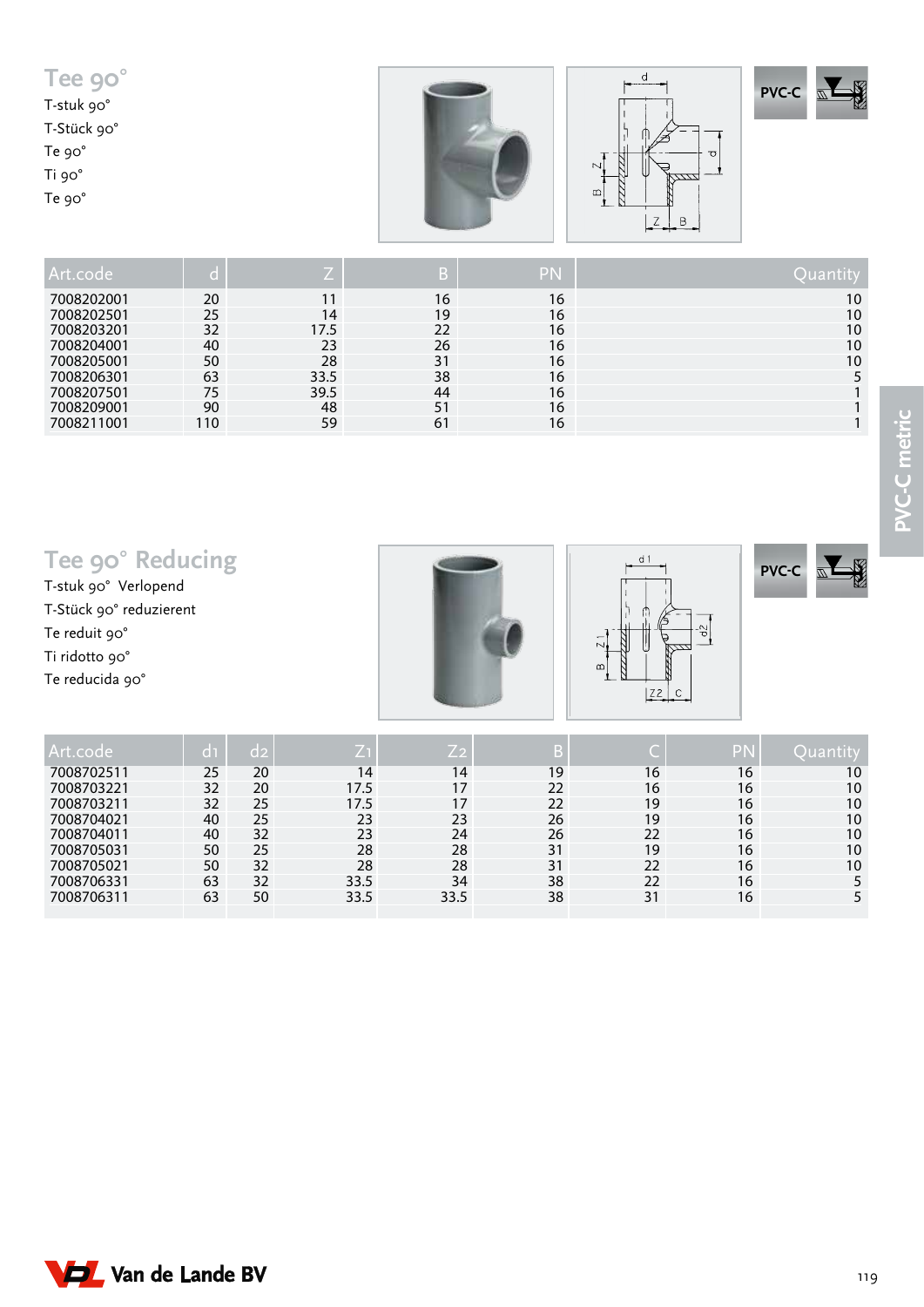#### **Socket**

Sok Muffe Manchon Manicotto Manguito enchufe







| Art.code   |     |   | В  | PN | Quantity |
|------------|-----|---|----|----|----------|
| 7011602001 | 20  |   | 16 | 16 | 10       |
| 7011602501 | 25  |   | 19 | 16 | 10       |
| 7011603201 | 32  |   | 22 | 16 | 10       |
| 7011604001 | 40  |   | 26 | 16 | 10       |
| 7011605001 | 50  |   | 31 | 16 | 10       |
| 7011606301 | 63  |   | 38 | 16 |          |
| 7011607501 | 75  |   | 44 | 16 |          |
| 7011609001 | 90  |   | 51 | 16 |          |
| 7011611001 | 110 | 8 | 61 | 16 |          |

## **Adaptor socket**

Draadsok Schraubmuffe Manchon taraudé Manicotto Manguito transición







| l Art code |    | n Bo        |    |    |    | 20 N |    |
|------------|----|-------------|----|----|----|------|----|
| 7014102001 | 20 | $1/2$ " (F) | 16 |    | 32 | 16   | 10 |
| 7014102501 | 25 | $3/4''$ (F) | 19 | 16 | 36 | 16   | 10 |
| 7014103201 | 32 | $1''$ (F)   | 22 | 22 | 46 | 16   | 10 |
| 7014104001 | 40 | (74'' (F))  | 26 | 23 | 55 | 16   | 10 |
| 7014105001 | 50 | 12"<br>(F)  | 31 | 25 | 66 | 16   | 10 |
| 7014106301 | 63 | $2''$ (F)   | 38 | 28 | 80 | 16   |    |

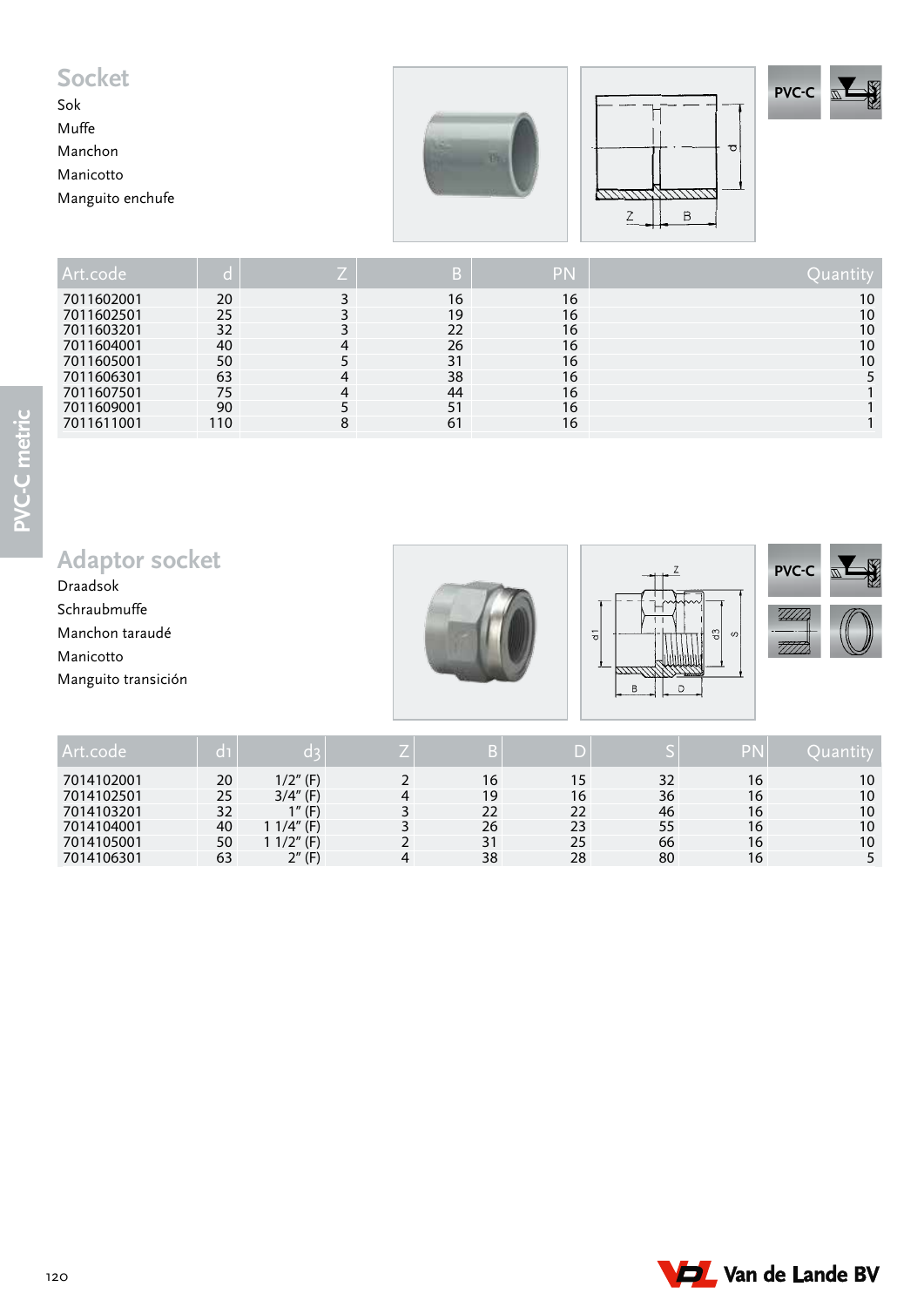### **Adaptor Nipple**

Draadeind Gewindestück Embout fileté Manicotto nipplo Manchon de transición







| Art.code   | a1 | d2 | 70 P        |    |    |    | D  |    | PN |    |
|------------|----|----|-------------|----|----|----|----|----|----|----|
| 7015202021 | 20 |    | $1/2$ " (M) | 5  | 14 | 16 | 16 | 32 | 16 | 10 |
| 7015202511 | 25 | 32 | $3/4''$ (M) | 11 | 22 | 19 | 21 | 36 | 16 | 10 |
| 7015202501 | 25 | 32 | 1''(M)      | 11 | 22 | 19 | 17 | 36 | 16 | 10 |
| 7015203211 | 32 | 40 | 1''(M)      | 14 | 26 | 22 | 23 | 46 | 16 | 10 |
| 7015203201 | 32 | 40 | 1 1/4"(M)   | 14 | 26 | 22 | 21 | 46 | 16 | 10 |
| 7015204011 | 40 | 50 | 1 1/4" (M)  | 16 | 31 | 27 | 23 | 55 | 16 | 10 |
| 7015204001 | 40 | 50 | 1 1/2"(M)   | 16 | 31 | 27 | 23 | 55 | 16 | 10 |
| 7015205021 | 50 | 63 | $1/2$ " (M) | 18 | 38 | 32 | 23 | 65 | 16 |    |
| 7015205011 | 50 | 63 | $2''$ (M)   | 18 | 38 | 32 | 27 | 65 | 16 |    |
| 7015206321 | 63 | 75 | 2''(M)      | 19 | 44 | 38 | 27 | 80 | 16 |    |

**Cap**

Lijmkap Klebekappe

Bouchon à coller

Calotta

Tapón







| PN | $\sqrt{\mathsf{Quantity}}$ |
|----|----------------------------|

| Art.code   |     | B. | PN | Ouantity        |
|------------|-----|----|----|-----------------|
| 7018102001 | 20  | 16 | 16 | 10 <sup>°</sup> |
| 7018102501 | 25  | 19 | 16 | 10              |
| 7018103201 | 32  | 22 | 16 | 10              |
| 7018104001 | 40  | 26 | 16 | 10              |
| 7018105001 | 50  | 31 | 16 | 10              |
| 7018106301 | 63  | 38 | 16 |                 |
| 7018107501 | 75  | 44 | 16 |                 |
| 7018109001 | 90  | 51 | 16 |                 |
| 7018111001 | 110 | 61 | 16 |                 |

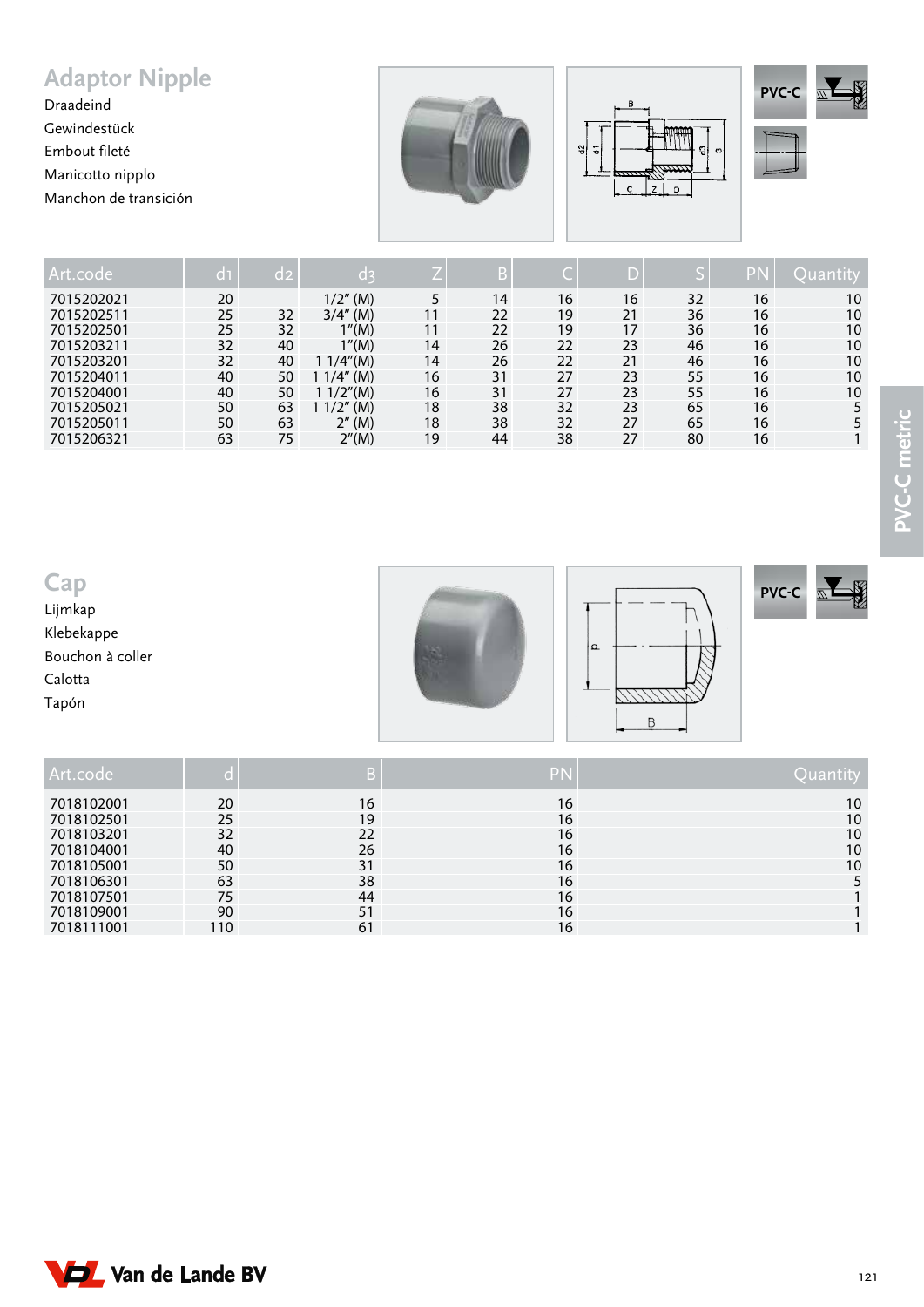#### **Union** Koppeling Verschraubung Raccord union Bocchettone Enlace de unión  $B \cup C$   $Z \cup C$ ব **EPDM PVC-C**

| Art.code   |    |    |              |    |                    |    | PN |  |
|------------|----|----|--------------|----|--------------------|----|----|--|
| 7020102001 | 20 | 14 | 16           | 16 | $1$ $\prime\prime$ | 30 | 16 |  |
| 7020102501 | 25 | 14 | 19           | 19 | 1/4''              | 36 | 16 |  |
| 7020103201 | 32 | 14 | $22^{\circ}$ | 22 | 1/2"               | 44 | 16 |  |
| 7020104001 | 40 | 16 | 26           | 26 | $\gamma$           | 54 | 16 |  |
| 7020105001 | 50 | 18 | 31           | 31 | 21/4"              | 64 | 16 |  |
| 7020106301 | 63 | 22 | 38           | 38 | 23/4"              | 80 | 16 |  |
|            |    |    |              |    |                    |    |    |  |

#### **Adaptor union**

Overgangskoppeling Übergangsverschraubung Raccord union Bocchettone Enlace de union







**EPDM**

| Art.code   |    | 12          |    |    |    |                    |    |    |  |
|------------|----|-------------|----|----|----|--------------------|----|----|--|
| 7020602001 | 20 | 1/2" (F)    | 25 | 16 | 16 | $1$ $\prime\prime$ | 30 | 16 |  |
| 7020602501 | 25 | $3/4''$ (F) | 25 | 19 | 17 | 11/4"              | 36 | 16 |  |
| 7020603201 | 32 | $1''$ (F)   | 25 | 22 | 21 | 11/2"              | 44 | 16 |  |
| 7020604001 | 40 | 1/4" (F)    | 26 | 26 | 23 | $2^{\prime\prime}$ | 54 | 16 |  |
| 7020605001 | 50 | 1/2" (F)    | 31 | 31 | 23 | 21/4"              | 64 | 16 |  |
| 7020606301 | 63 | $2''$ (F)   |    | 38 | 27 | 23/4"              | 80 | 16 |  |

| <b>Flange adaptor</b><br>Kraagbus<br>Bundbuchse<br>Collet<br>Collare<br>Portabrida |                |      |                |     | 6<br>$\mathbf{v}$ | я | 쉎         | <b>PVC-C</b> | $\overline{\mathbb{M}}$<br>M |
|------------------------------------------------------------------------------------|----------------|------|----------------|-----|-------------------|---|-----------|--------------|------------------------------|
| Artcode                                                                            | $\overline{d}$ | - DN | $\overline{d}$ | dE. | D)                |   | <b>PN</b> |              | Quantity                     |

| Art.code   |          |                  |     |                |        |                     | - 1 |    |  |
|------------|----------|------------------|-----|----------------|--------|---------------------|-----|----|--|
| 7019607501 | <u>.</u> | 65               | 106 | Q <sub>1</sub> | 2.3    | 44                  | 10  | 16 |  |
| 7019609001 | 90       | 80               | 125 | 108            | $-4.5$ | F <sub>1</sub><br>ັ | 11  | 16 |  |
| 7019611001 | 110      | 100 <sub>1</sub> | 150 | 131            |        |                     | 1つ  | 16 |  |
|            |          |                  |     |                |        |                     |     |    |  |

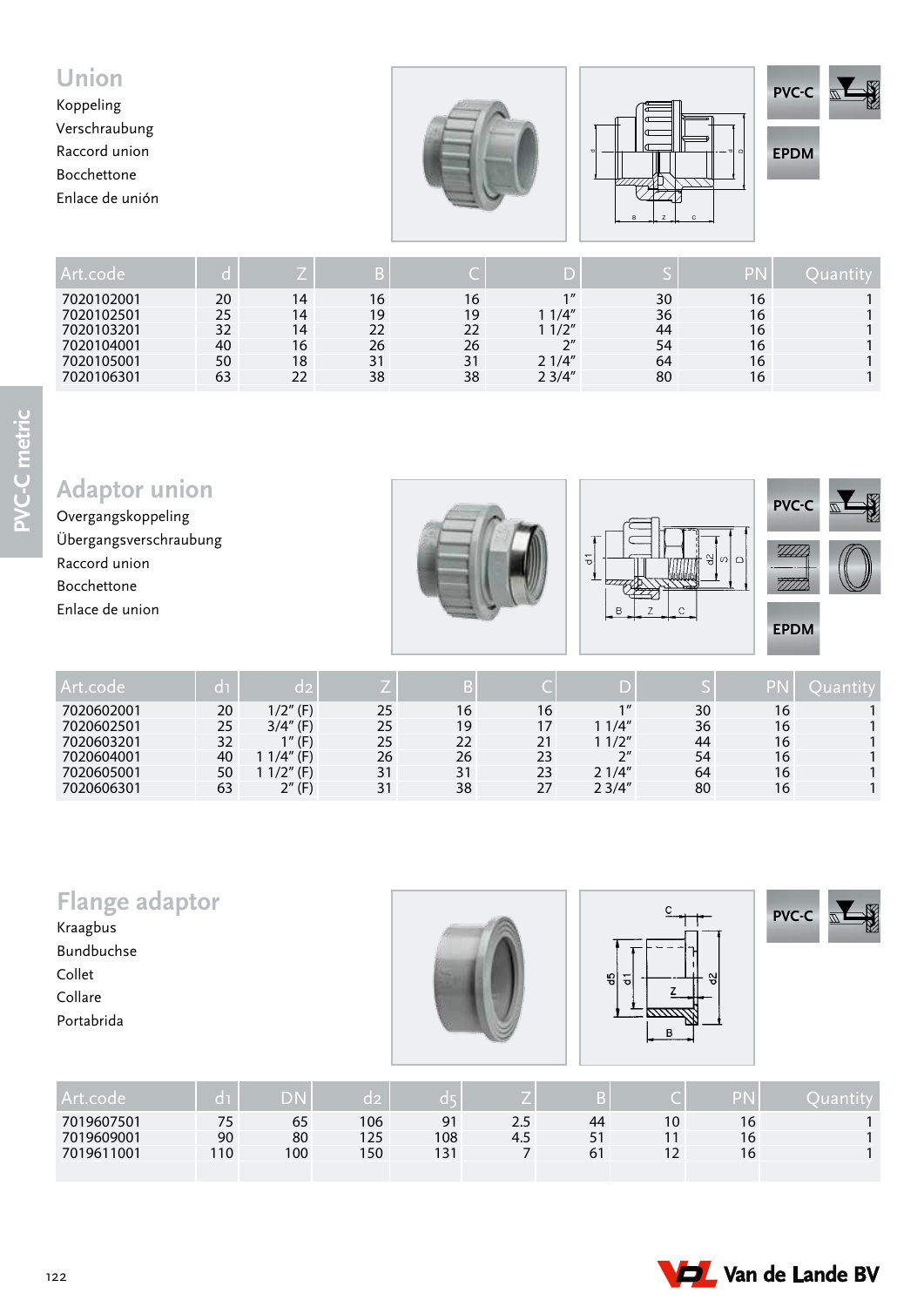#### **EPDM / Steel washer**

EPDM / Staal afdichting EPDM / Stahl Dichtung EPDM / Acier joint EPDM / Acciaio guarnizione EPDM / Acero junta





| Art.code   | Dia |    |     |              | <b>Mantity</b> |
|------------|-----|----|-----|--------------|----------------|
| 7080006502 |     |    |     | $\mathbf{u}$ |                |
| 7080008012 | 90  | 90 | 142 | $\Delta$     |                |
| 7080010022 | 110 |    | 162 |              |                |

### **Reducing bush**

**Van de Lande BV** 

Lijmring Reduziermuffe Réduction courte Bussole di riduzione Casquillo reducción







EPDM





| Art.code   | d <sub>1</sub> | $d_{2}$ | B  | ۲  | Type | <b>PN</b> | Quantity |
|------------|----------------|---------|----|----|------|-----------|----------|
| 7016702511 | 25             | 20      | 19 | 16 | A    | 16        | 10       |
| 7016703221 | 32             | 20      | 22 | 16 | B    | 16        | 10       |
| 7016703211 | 32             | 25      | 22 | 19 | A    | 16        | 10       |
| 7016704021 | 40             | 25      | 26 | 19 | B    | 16        | 10       |
| 7016704011 | 40             | 32      | 26 | 22 | A    | 16        | 10       |
| 7016705021 | 50             | 32      | 31 | 22 | B    | 16        | 10       |
| 7016705011 | 50             | 40      | 31 | 26 | A    | 16        | 10       |
| 7016706331 | 63             | 32      | 38 | 22 | B    | 16        | 5        |
| 7016706321 | 63             | 40      | 38 | 26 | B    | 16        | 5        |
| 7016706311 | 63             | 50      | 38 | 31 | A    | 16        | 5.       |
| 7016707521 | 75             | 50      | 44 | 31 | B    | 16        |          |
| 7016707511 | 75             | 63      | 44 | 38 | A    | 16        |          |
| 7016709031 | 90             | 50      | 51 | 31 | B    | 16        |          |
| 7016709021 | 90             | 63      | 51 | 38 | B    | 16        |          |
| 7016709011 | 90             | 75      | 51 | 44 | A    | 16        |          |
| 7016711031 | 110            | 63      | 61 | 38 | B    | 16        |          |
| 7016711011 | 110            | 90      | 61 | 51 | A    | 16        |          |

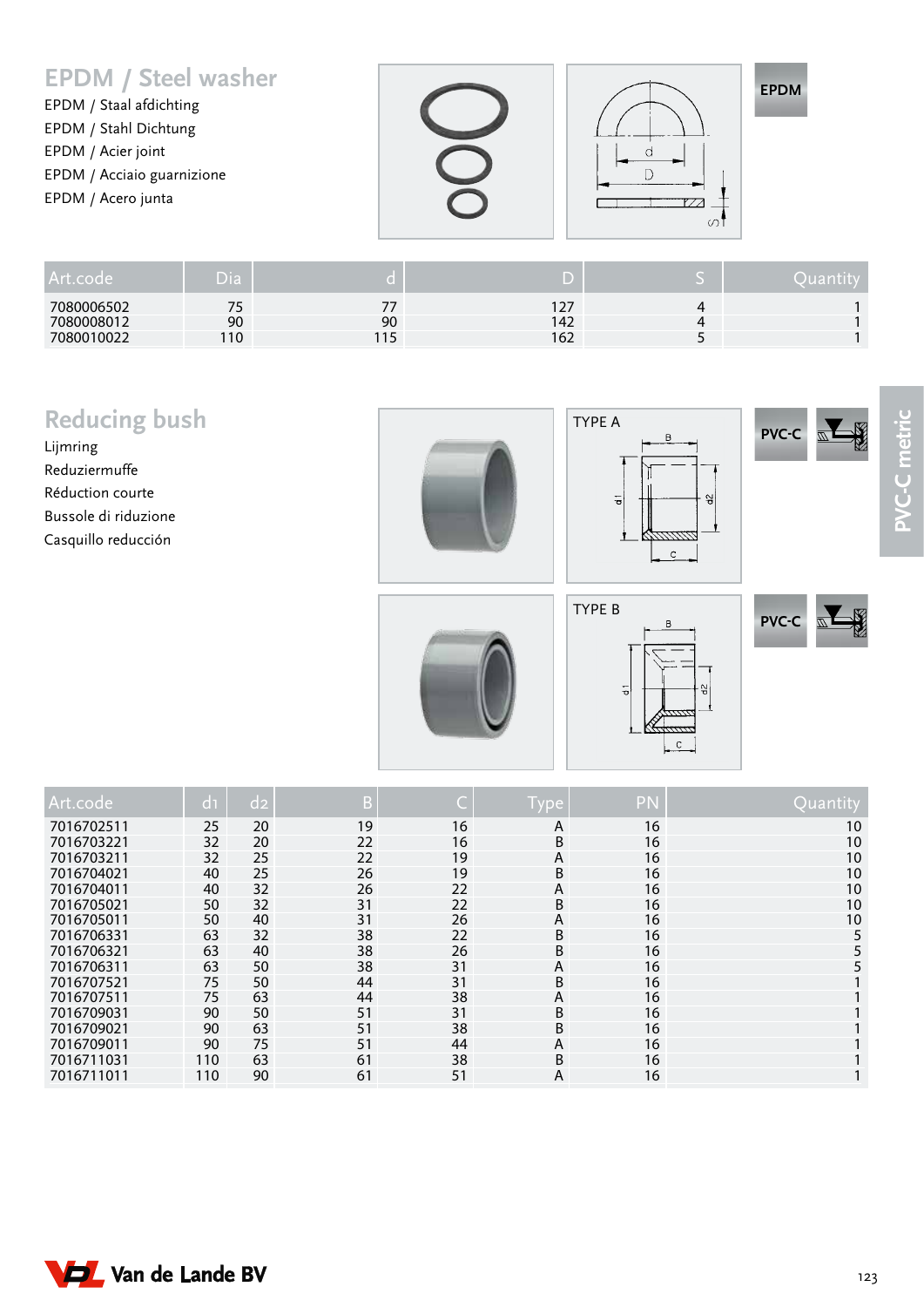#### **Ball valve EPDM**

Kogelkraan Kugelhahn Vanne à boisseau Valvola a sphera tipo Válvula de bola tipo







**EPDM**

| Art.code   |    |    | B.   | m    | D     | T.<br>m. |       |      | PN | uan |
|------------|----|----|------|------|-------|----------|-------|------|----|-----|
| 7025302001 | 20 | 15 | 40   | 62   | 53    | 72       | 67    | 16.5 | 16 |     |
| 7025302501 | 25 | 20 | 51.5 | 70   | 62.5  | 78.5     | 76    | 19.5 | 16 |     |
| 7025303201 | 32 | 25 | 51.5 | 73.5 | 70    | 81.5     | 79.5  | 22.5 | 16 |     |
| 7025304001 | 40 | 32 | 64   | 83.5 | 84.5  | 100      | 89.5  | 26.5 | 16 |     |
| 7025305001 | 50 | 40 | 73   | 94.5 | 100   | 107.5    | 102.5 | 31.5 | 16 |     |
| 7025306301 | 63 | 50 | 85   | 108  | 119.5 | 16.5     | 118   | 38.5 | 16 |     |
|            |    |    |      |      |       |          |       |      |    |     |

**Ball valve Viton®**

Kogelkraan Kugelhahn Vanne à boisseau Valvola a sphera tipo Válvula de bola tipo







**Viton®**

| Art.code    |    | D١ |      | m    |       | H     |       |      | PN | Juantity |
|-------------|----|----|------|------|-------|-------|-------|------|----|----------|
| 7026302001* | 20 | 15 | 40   | 62   | 53    | 72    | 67    | 16.5 | 16 |          |
| 7026302501* | 25 | 20 | 51.5 | 70   | 62.5  | 78.5  | 76    | 19.5 | 16 |          |
| 7026303201* | 32 | 25 | 51.5 | 73.5 | 70    | 81.5  | 79.5  | 22.5 | 16 |          |
| 7026304001* | 40 | 32 | 64   | 83.5 | 84.5  | 100   | 89.5  | 26.5 | 16 |          |
| 7026305001* | 50 | 40 | 73   | 94.5 | 100   | 107.5 | 102.5 | 31.5 | 16 |          |
| 7026306301* | 63 | 50 | 85   | 108  | 119.5 | 116.5 | 118   | 38.5 | 16 |          |

*\* Availability upon request only*

| <b>Buis</b> |  |
|-------------|--|
| Rohr        |  |
| Tube        |  |
| Tubbo       |  |
| Tubo        |  |
|             |  |





| Art.code   |     | e '     | PN | SDR  | Le l           |
|------------|-----|---------|----|------|----------------|
| 7095002001 | 20  | $1.5\,$ | 16 | 13.6 | 5 <sub>m</sub> |
| 7095002501 | 25  | 1.9     | 16 | 13.6 | 5 <sub>m</sub> |
| 7095003201 | 32  | 2.4     | 16 | 13.6 | 5 <sub>m</sub> |
| 7095004001 | 40  | 3.0     | 16 | 13.6 | 5 <sub>m</sub> |
| 7095005001 | 50  | 3.7     | 16 | 13.6 | 5 <sub>m</sub> |
| 7095006301 | 63  | 4.7     | 16 | 13.6 | 5 <sub>m</sub> |
| 7095007501 | 75  | 5.6     | 16 | 13.6 | 5 <sub>m</sub> |
| 7095009001 | 90  | 6.7     | 16 | 13.6 | 5 <sub>m</sub> |
| 7095011001 | 110 | 8.1     | 16 | 13.6 | 5 <sub>m</sub> |

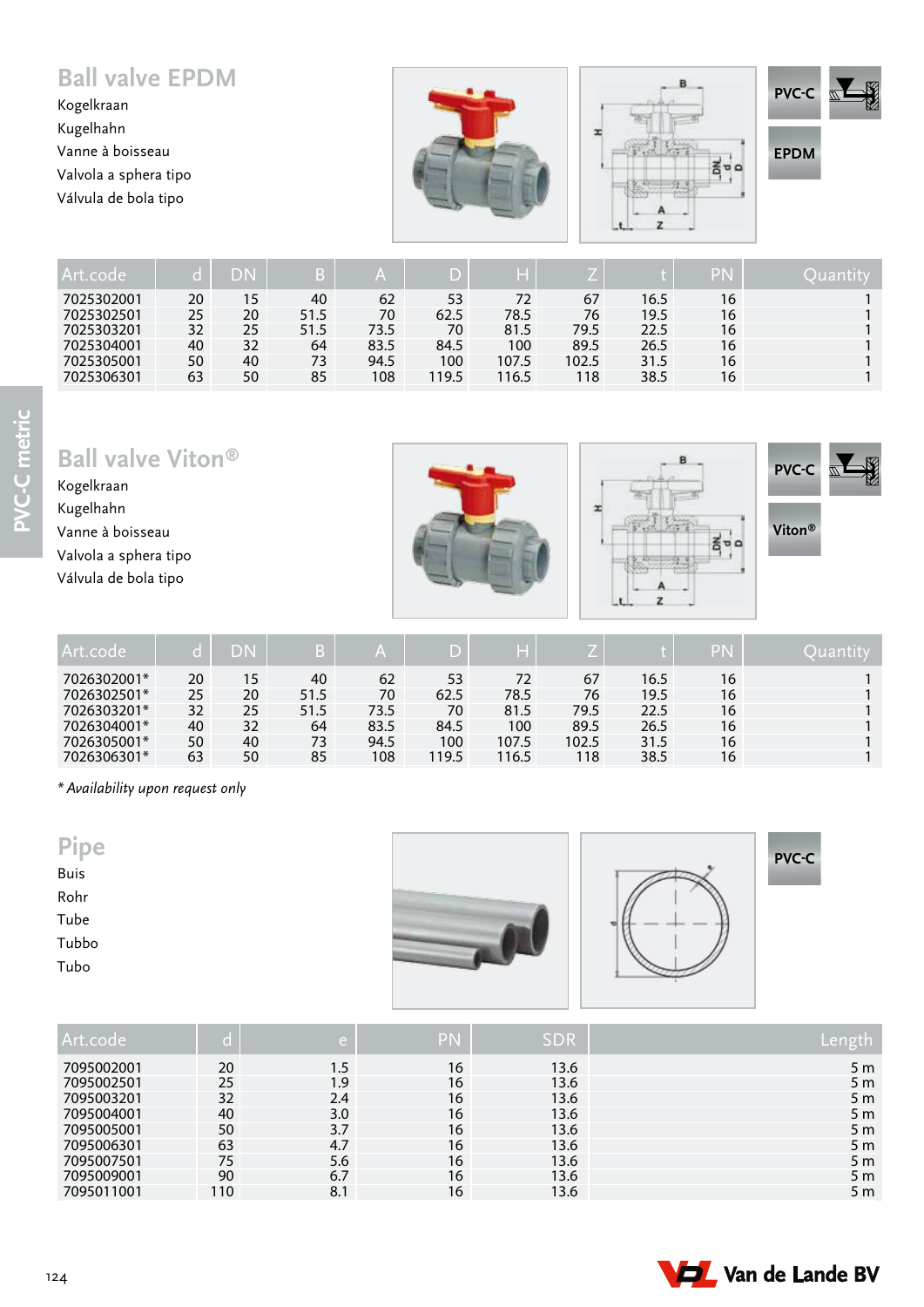#### PVC–C: Added value in piping systems

PVC-C is a post-chlorinated PVC. PVC-C has a number of distinguishing features in comparison with PVC-U which lend significant added value to piping systems. The two most important and essential differences are:

- A higher temperature resistance of up to 80 °C;
- An excellent chemical resistance at high temperatures.

These two important additional features are combined with the favourable properties that are ascribed to PVC-U:

- Corrosion resistance
- Easy installation
- Lightweight
- Durability
- Low maintenance

#### A complete system: fittings, pipes and ball valves

In relation to the PVC-C range, VDL works in partnership with Lubrizol that has built up a global reputation in the industrial market with the Corzan® PVC-C base material. This means that we can offer our customers a complete range of fittings, pipes and ball valves for piping systems.

#### Areas of application

PVC-C combines the favourable features of PVC-U with two important additional properties. A high temperature resistance (of up to 80 °C) and an excellent resistance to different chemical products such as acids and alkaline solutions at high temperatures. Due to these features, the areas of application are wider than with PVC-U.

PVC-C is used in the following sectors (this is not an exhaustive list):

- Water treatment systems
- Industrial hot water systems
- Metal treatment systems
- Beverage and food industry
- Chemical process industry

#### Dimensions and Standards

The fittings dimensions are in accordance with EN-ISO 15493



pvc-c pressure/temperature diagram\*



\*\* The chemical and pressure resistance depends on operating conditions and must be

assessed for each situation in turn.<br>\*\* Maximum working pressure for PN 16 fittings in relation to a service life of 25 years.<br>The values for PVC-C as from 70 °C apply to a service life of 10 years.



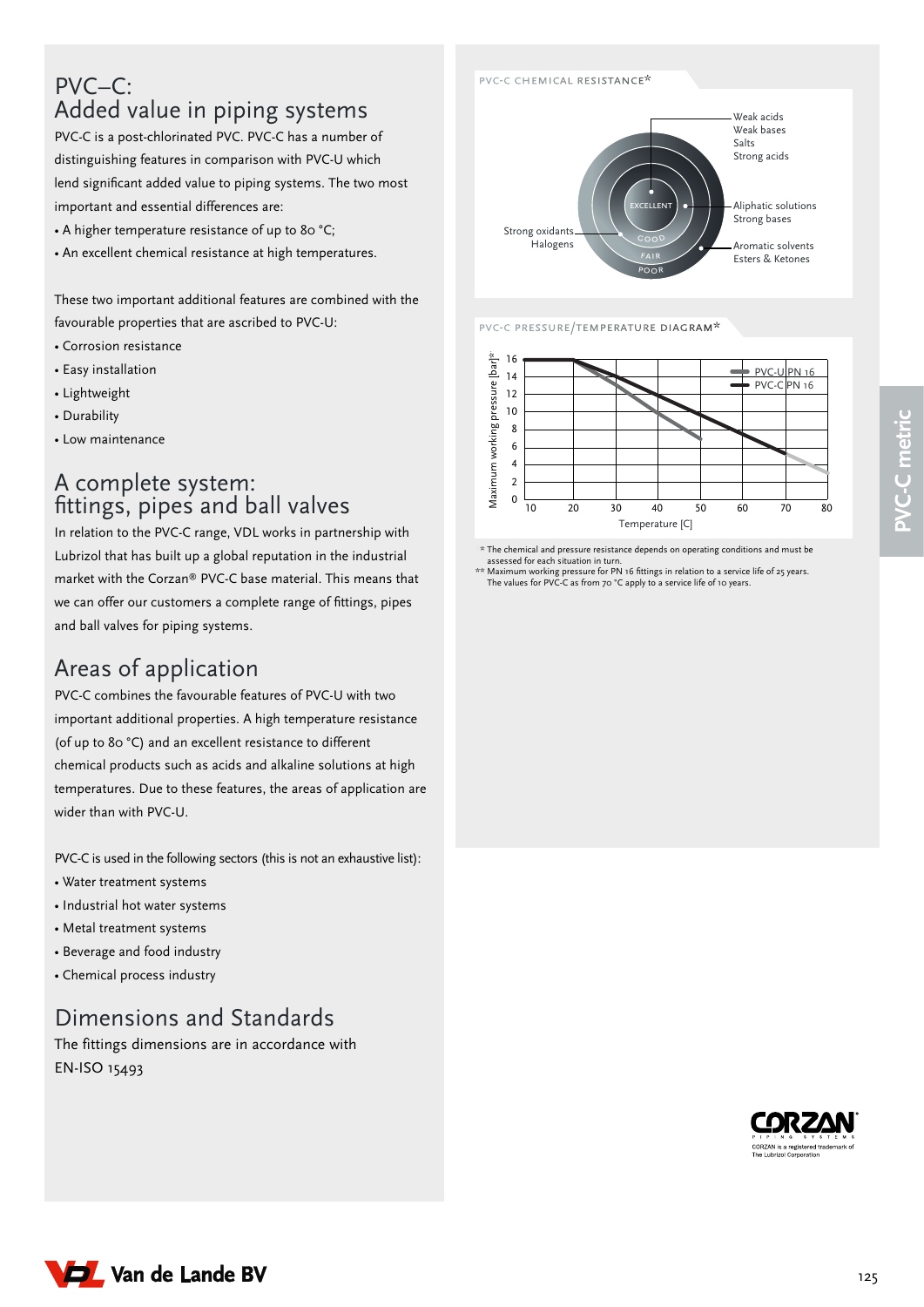#### PVC–C: meerwaarde in leidingsystemen

PVC-C is een nagechloreerd PVC. PVC-C heeft ten opzichte van PVC-U een aantal onderscheidende eigenschappen die een belangrijke meerwaarde betekenen voor leidingsystemen. De twee belangrijkste en meest essentiële verschillen zijn:

- een hogere temperatuurbestendigheid, tot 80 °C
- een uitstekende chemische bestendigheid bij hoge temperaturen.

Deze twee belangrijke aanvullende eigenschappen worden gecombineerd met de gunstige eigenschappen die ook worden toegekend aan PVC-U:

- corrosiebestendig
- eenvoudige installatie
- licht van gewicht
- duurzaam

**PVC-C metric**

C-C metric

• onderhoudsarm

#### Een compleet systeem: fittingen, buizen en kogelkranen

Voor het PVC-C programma werkt VDL samen met Lubrizol, dat met de grondstof Corzan® PVC-C een wereldwijde reputatie in de industriële markt heeft opgebouwd. Mede door deze samenwerking kunnen wij onze relaties een compleet programma – fittingen, buizen en kogelkranen – bieden voor leidingsystemen.

#### Toepassingsgebieden

PVC-C combineert de gunstige eigenschappen van PVC-U met twee belangrijke extra's. Een hoge temperatuursbestendigheid (tot 80 °C) en een uitstekende bestendigheid tegen diverse chemische producten zoals zuren en alkalische verbindingen bij hoge temperaturen. Dankzij deze eigenschappen zijn de toepassingsgebieden breder dan met PVC-U.

PVC-C wordt toegepast in onder meer:

- waterbehandelingsinstallaties
- industriële warmwaterinstallaties
- metaalbehandelingsinstallaties
- drank- en voedingsmiddelenindustrie
- chemische procesindustrie

#### Afmetingen en Normen

De fittingen komen overeen met EN-ISO 15493



druk-temperatuurdiagram pvc-c\*



\*\* De chemische en drukbestendigheid zijn afhankelijk van de bedrijfsomstandigheden en

moeten per situatie beoordeeld worden.<br>\*\* Maximale werkdruk voor PN 16 fittingen bij een levensduur van 25 jaar. De waarden voor<br>PVC-C vanaf 70°C gelden voor een levensduur van 10 jaar.



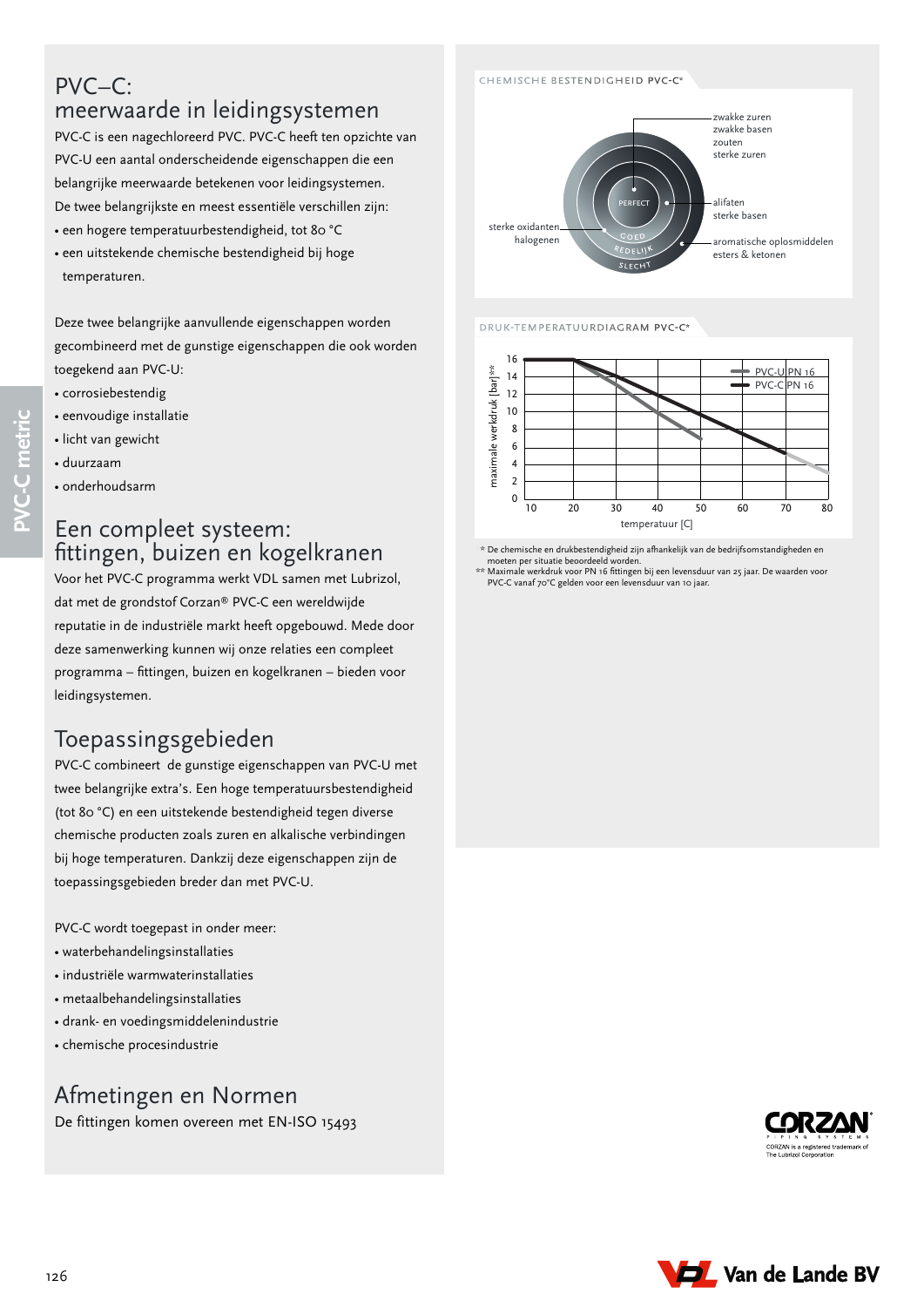# D Van de Lande BV

#### PVC–C: Mehrwert in Leitungssystemen

PVC-C ist ein nachchloriertes PVC. PVC-C hat gegenüber PVC-U mehrere unterscheidende Eigenschaften, die Leitungssystemen einen deutlichen Mehrwert verschaffen. Die zwei wichtigsten und wesentlichsten Unterschiede sind:

- die höhere Temperaturbeständigkeit, bis 80 °C
- die ausgezeichnete chemische Beständigkeit bei hohen Temperaturen.

Diese beiden wichtigen ergänzenden Eigenschaften werden mit denselben positiven Eigenschaften kombiniert, die auch PVC-U auszeichnen:

- korrosionsbeständig
- einfache Installation
- geringes Gewicht
- dauerhaft
- wartungsarm

#### Ein Komplettsystem: Fittings, Rohre und Kugelhähne

Für das PVC-C-Programm arbeitet VDL mit Lubrizol zusammen, einem Betrieb, der mit dem Rohstoff Corzan® PVC-C weltweit im industriellen Markt einen guten Ruf erworben hat. Auch dank dieser Zusammenarbeit können wir unseren Kunden ein Komplettprogramm – Fittings, Rohre und Kugelhähne – für Leitungssysteme anbieten.

#### Anwendungsgebiete

PVC-C kombiniert die positiven Eigenschaften von PVC-U mit zwei wichtigen Extras: einer hohen Temperaturbeständigkeit (bis 80 °C) und einer ausgezeichneten Beständigkeit gegen mehrere chemische Produkte wie Säuren und alkalische Verbindungen bei hohen Temperaturen. Dank dieser Eigenschaften sind die Anwendungsgebiete umfassender als die von PVC-U.

PVC-C findet unter anderem Anwendung in:

- Wasserbehandlungsanlagen
- industriellen Warmwasseranlagen
- Metallbehandlungsanlagen
- der Getränke- und Nahrungsmittelindustrie
- der chemischen Prozessindustrie

#### Abmessungen und Normen

Die Fittings entsprechen den Anforderungen von EN-ISO 15493

PERFECT Aliphate starke Basen aromatische Lösemittel starke Oxidantien Halogene

SCHLECHT

schwache Säuren schwache Basen Salze starke Säuren

Ester und Ketonen

druck-temperaturdiagramm pvc-c\*



\*\* Die Chemische und Druckbeständigkeit hängen von den jeweiligen Betriebsbedingungen

ab und sind pro Situation zu bewerten. \*\* Maximaler Arbeitsdruck für PN 16 Fittings bei einer Lebensdauer von 25 Jahren. Die Werte für PVC-C ab 70°C gelten für eine Lebensdauer von 10 Jahren.



127